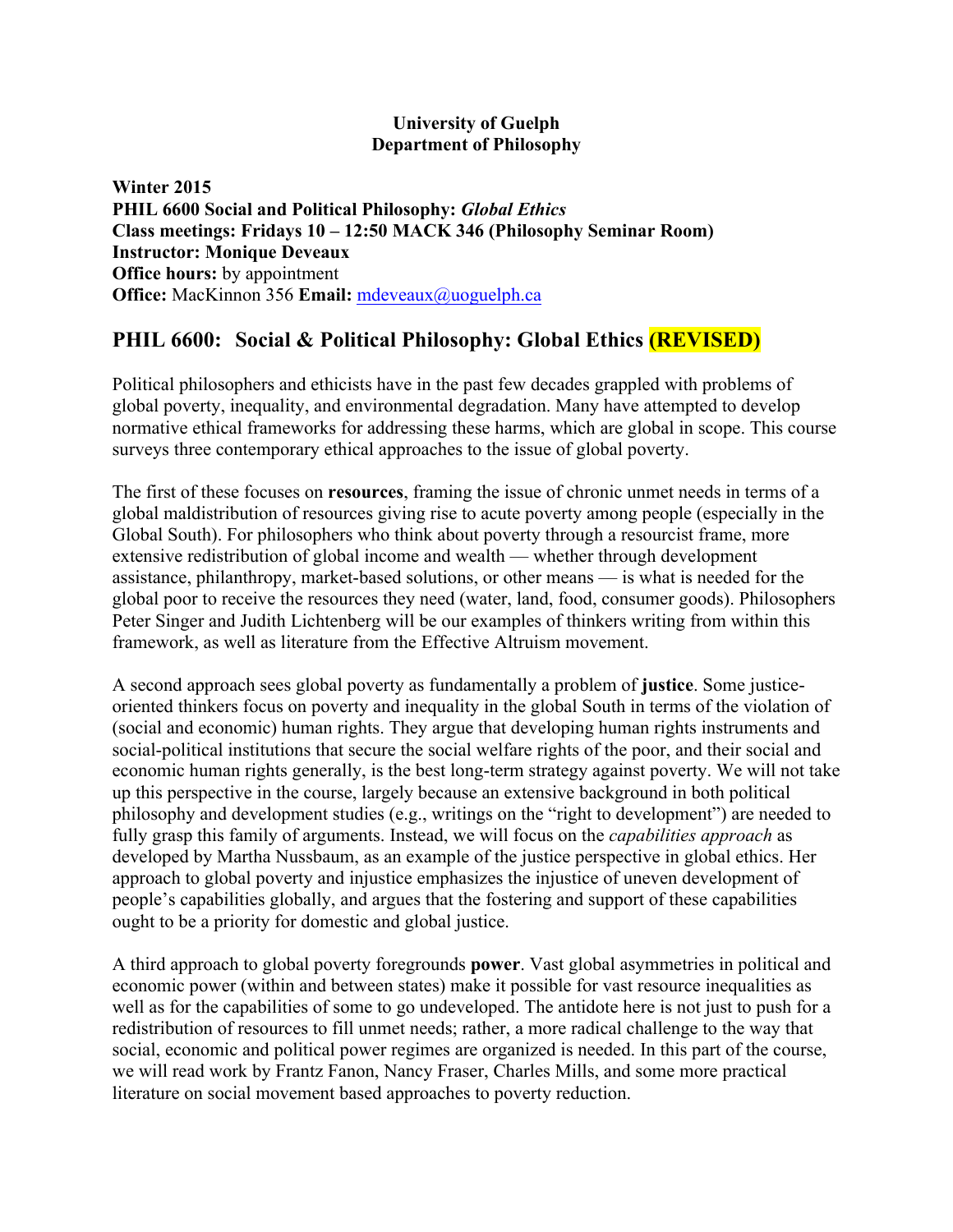#### **Class Format**

Seminar-style. Come prepared to discuss the readings and your thoughts on them.

### **Course Requirements**

You are required to attend and participate in class meetings, lead seminar one class (circulating discussion questions in advance), and to write one final paper of 15-20 pages.

If you do need to miss a class, you are responsible for catching up in the reading. A 3 page reflection piece on the readings missed is required within one week of the missed class.

#### **Course Assessment**

Class participation (contributions to discussion): **10%** 10 short (1 page) response/reflection pieces (due *before* class): **15%\*** Leading 2 classes/seminars (you choose which ones): **15%\***\* Final research paper (8000-10,000 words): **60%** (due Friday, April 22 – or sooner if grad grades are due at the Registar's before then)

*\*short response pieces will be graded together as a 'dossier' at the end of the course, but I will give you written feedback on the first few ones \*\*Involves circulating study/discussion questions electronically the day before class, kicking off and moderating the first part of our class*

### **Course policies regarding submission of work, academic integrity etc.**

*For university policies on submission of work, dropping courses, accessibility, academic misconduct and other matters, see:* https://www.uoguelph.ca/philosophy/resources/standard\_statements

### **Readings**

There is around 70-100 pages of reading per week (depending upon the difficulty of the reading). Feel free to email me questions if you're having trouble understanding the reading.

There are 2 required books; the remaining readings are available on Ares, the university's electronic course reserve system. Please bring the readings to class in an easily accessible form, either paper copies or electronic, as we will frequently refer back to them during our discussion.

#### **Books to purchase:**

Judith Lichtenberg, Distant Strangers: Ethics, Psychology, and Global Poverty. Cambridge University Press, 2014.

Martha Nussbaum, Creating Capabilities: The Human Development Approach (Harvard 2011)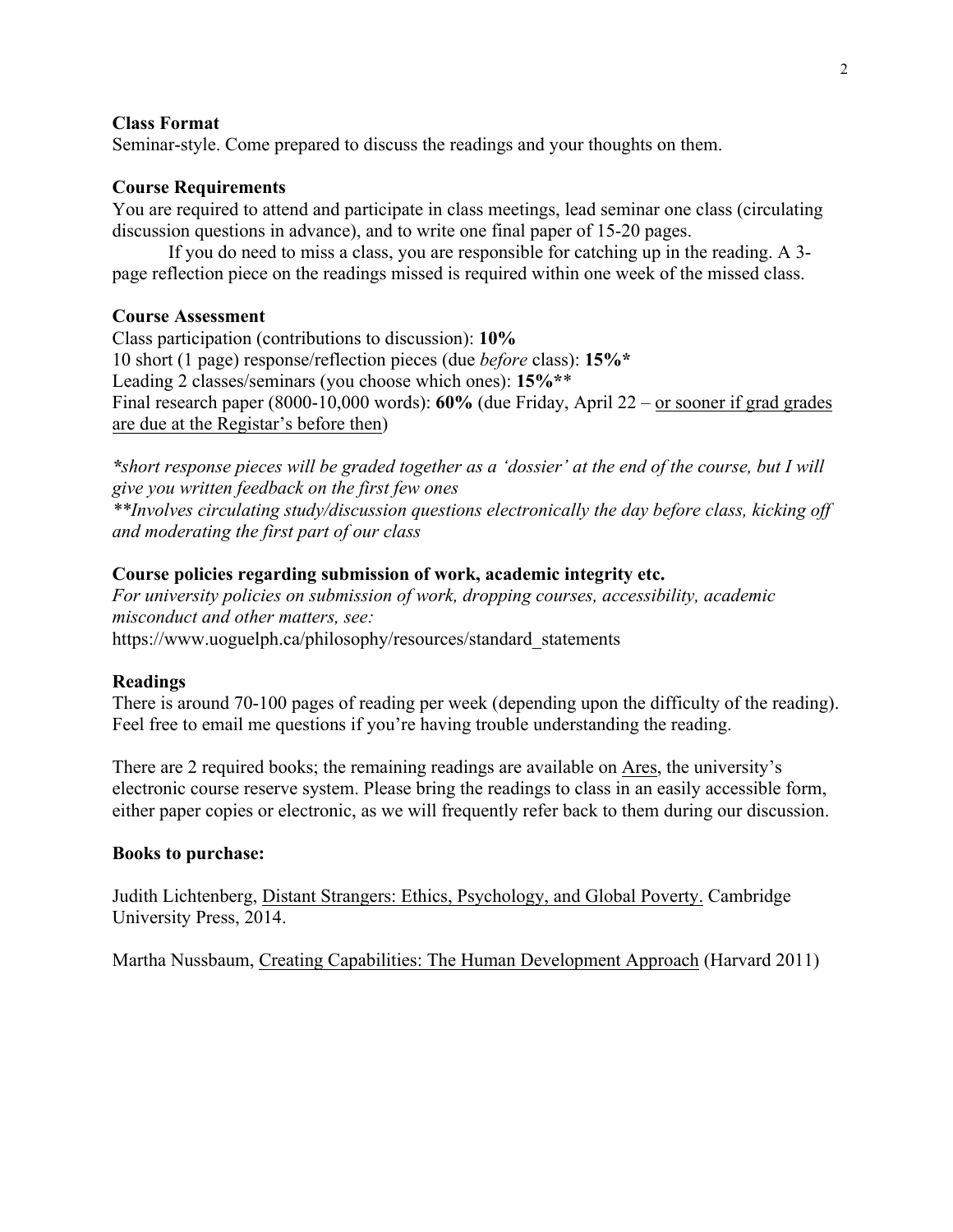# **Schedule of Topics and Readings**

# **a. The Resource/Distributive Frame**

# Jan. 15 **Introduction: thinking about global poverty from a position of affluence** *Reading:* 1. Peter Singer, "Famine, Affluence, and Morality" (1972) 2. Scott Wisor, "Against shallow ponds: an argument against Peter Singer's approach to global poverty" (2011) Jan. 22 **Effective Altruism** *Reading:* 1. Peter Singer, "The Logic of Effective Altruism" in the Boston Review: http://bostonreview.net/forum/peter-singer-logic-effective-altruism and responses by Acemoglu, Deaton, MacFarquar, Saunders-Hastings, and Tumber 2. Iason Gabriel, "What's Wrong With Effective Altruism" (2015) 3. Websites on Effective Altruism: http://www.effectivealtruism.org/aboutea/ and GiveWell: http://www.givewell.org/about/givewell-overview (also see their blog within this site) Jan. 29 **The Problem of Moral Distance** *Reading:* 1. Judith Lichtenberg, Distant Strangers (2014), chapters 1-4 (pp. 1-92) Feb. 5 **Lichtenberg cont'd** *Reading*: 1. Judith Lichtenberg, Distant Strangers (2014), chapters 5-7 (pp. 97-176) Feb. 12 **Lichtenberg cont'd** *Reading:* 1. Judith Lichtenberg, Distant Strangers (2014), chapters 8-10 (177-152) Feb. 19 **Reading week** (no class)

# **b. The Justice Frame**

| Feb. 26 | <b>From Redistribution to Justice?</b>                   |
|---------|----------------------------------------------------------|
|         | Reading:                                                 |
|         | 1. Neera Chanchoke, "Realizing Justice" (2013)           |
|         | 2. Charles Mills, "Race and Global Justice" (2014)       |
|         | 3. Iris Marion Young, "A Social Connection Model" (2011) |